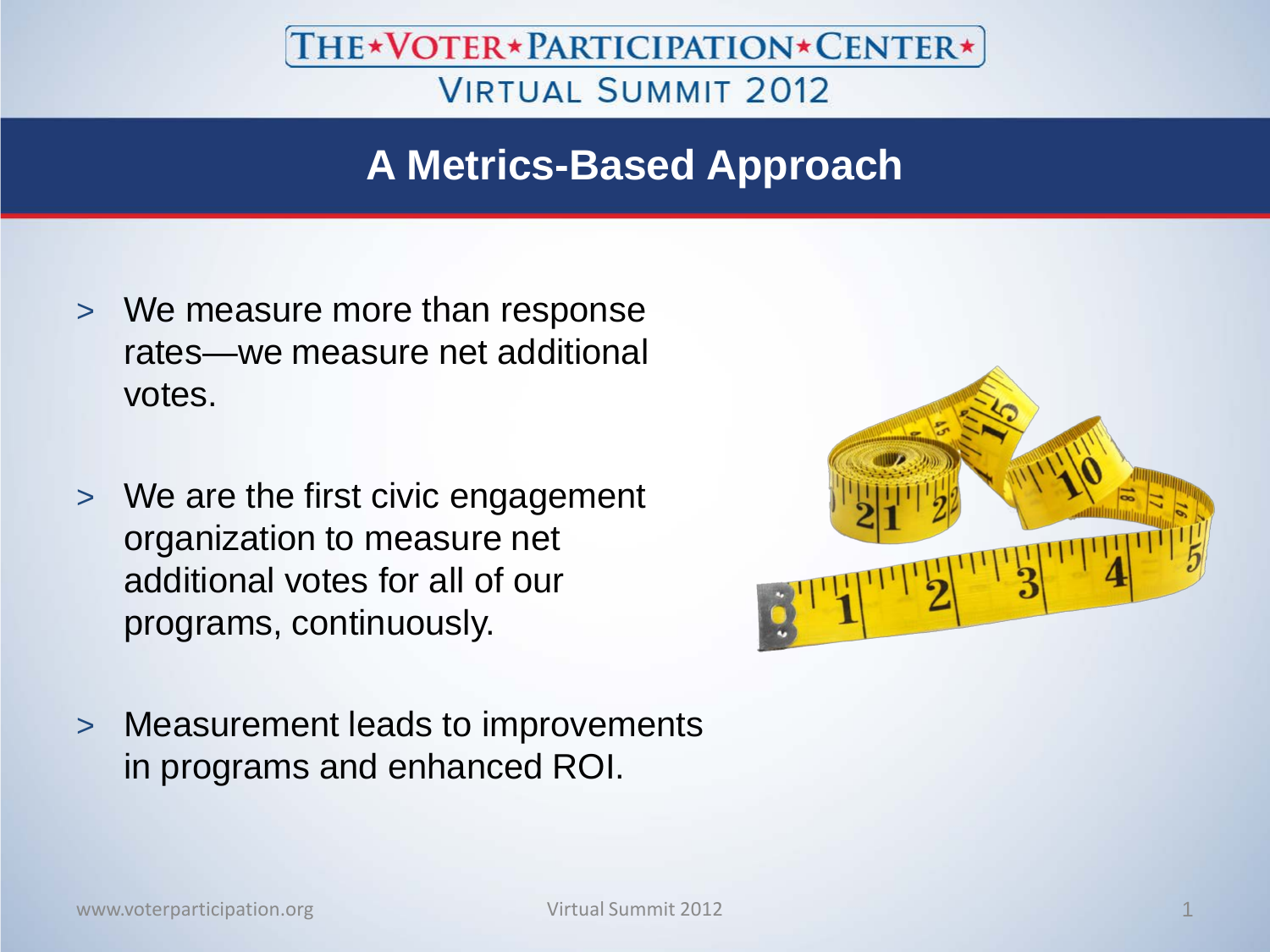## Greatest Impact in a Presidential Year

#### "Because that's where the money is." – Willie Sutton

Willie Sutton robbed banks because that's where the money was, VPC registers RAE because that's where the votes are.

> Expanding the Electorate

- > Registration
- > Vote By Mail

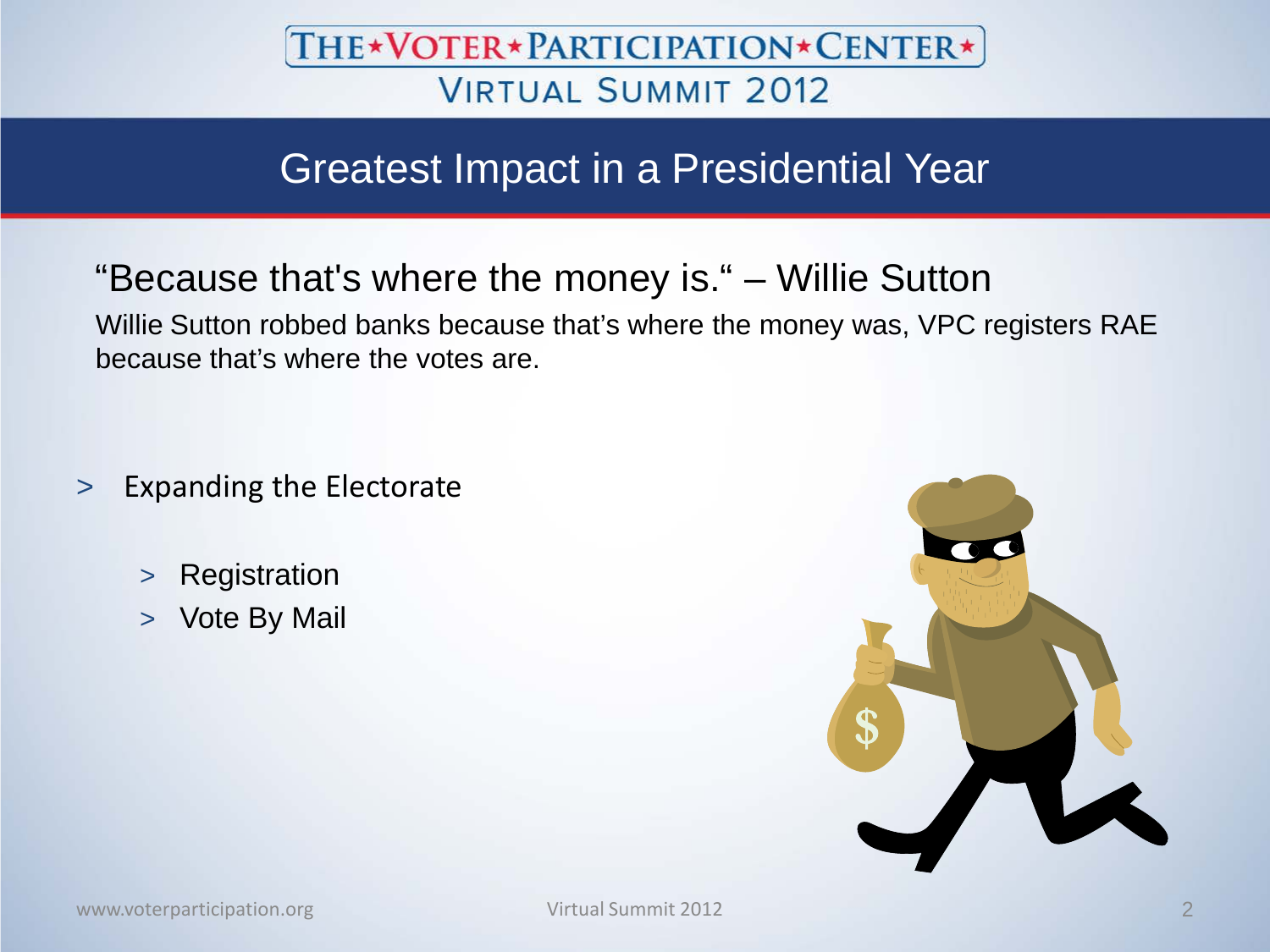#### **Registration: Much More Impactful in a Presidential Year**

- > Cheaper and more cost effective.
- > For every RAE registered non-voter, four unregistered.
- <sup>&</sup>gt; In 2008 turnout among VPC new registrants 77%.
- > Registration builds infrastructure: VPC's 2004 registrants continue to vote in 2008 without being re-registered or contacted by another group.

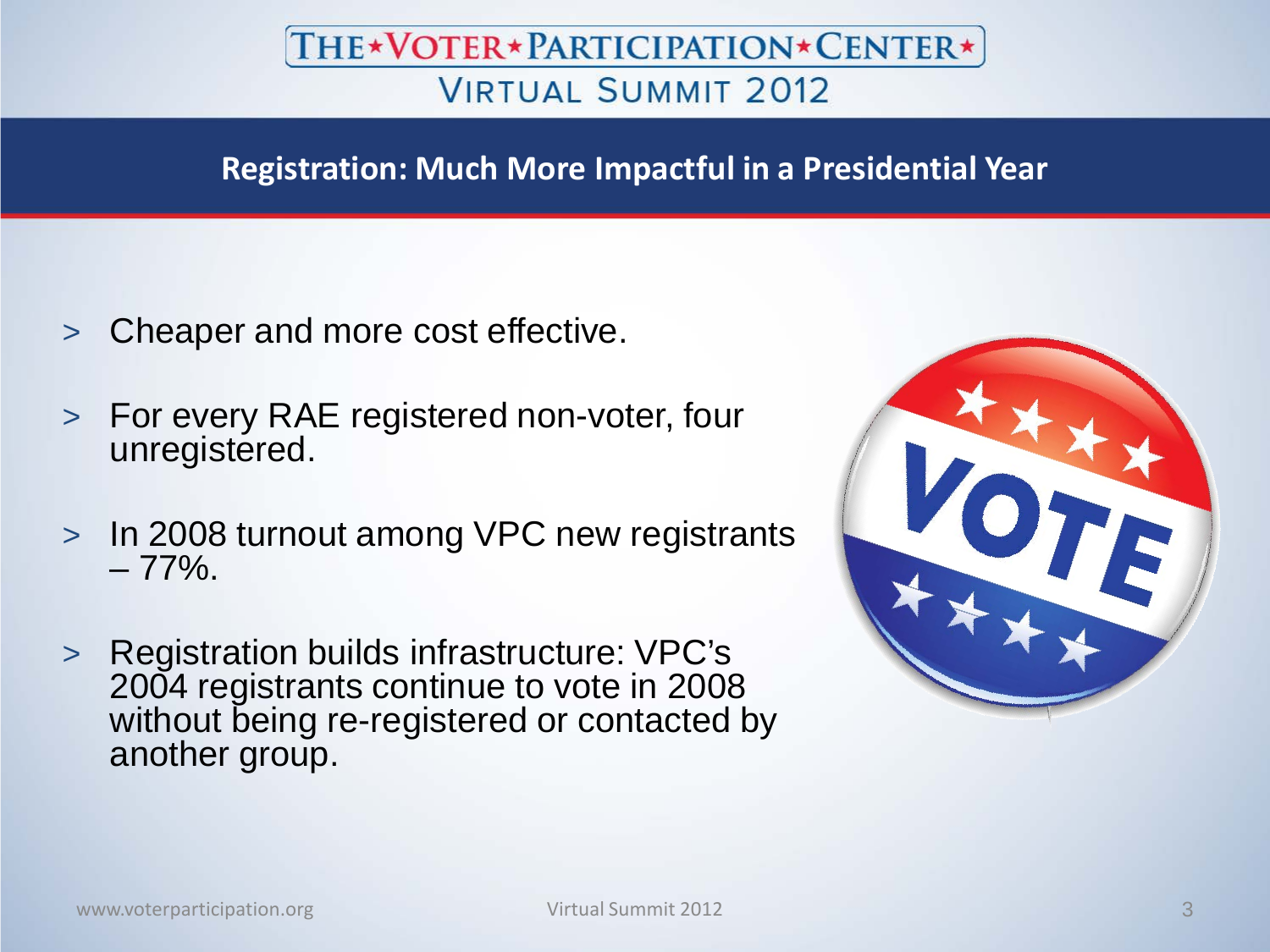#### **2012 Cycle to Date**

- > As of June 2012, mailed 6.6 million registration applications.
- > Projected overall return rate of 7% = 450,000 new registrants!

#### **Complete this form today and mail** in the attached envelope!

The Voter Participation Center tracks the registration rates of eligible voters. According to our records, you were registered at your previous address, but have not yet had the opportunity to register at your new address. Please fill out the attached registration form and return it in the envelope provided to your Secretary of State. We will be tracking the level of voter registration in your current neighborhood and hope that we can add your name to the list of people who are registered to vote in 2012.

| 3. Last Name                                                                                                                                                | First Name                                         | Middle Name or Initial    | Jr., II, etc.                    |
|-------------------------------------------------------------------------------------------------------------------------------------------------------------|----------------------------------------------------|---------------------------|----------------------------------|
| SMITH                                                                                                                                                       | JANE.                                              |                           |                                  |
| 4. House Number and Street (Enter new address if changed)                                                                                                   | Apt. or Lot #                                      | 5. City or Post Office    | 6. ZIP Code                      |
| 123456 Anv Street                                                                                                                                           | 303033                                             | Anvtown                   | 00000                            |
| 7. Additional Rural or Mailing Address (if necessary)                                                                                                       |                                                    | 8. County where you live  | FOR BOARD                        |
|                                                                                                                                                             |                                                    | Anycounty                 | USE ONLY<br>SEC4010 (Rev. 07/08) |
| 9. Birthdate (MO-DAY-YR) (required) 10. Ohio driver's license No. OR<br>last 4 digits of Social Security No.                                                | (one form of ID required to be listed or provided) | 11. Phone No. (voluntary) | City, Village, Twp.              |
| 12 PREVIOUS ADDRESS IF UPDATING CURRENT REGISTRATION - Previous House Number and Street                                                                     |                                                    |                           |                                  |
| County                                                                                                                                                      |                                                    | State                     | Ward<br>Precinci                 |
| Previous City or Post Office<br>13. CHANGE OF NAME ONLY Former Legal Name                                                                                   | Former Signature                                   |                           | School Dist                      |
| I declare under penalty of election falsification I am a citizen of the United States, will have lived in this state for 30                                 |                                                    |                           | Cong. Dist.                      |
| days immediately preceding the next election, and will be at least 18 years of age at the time of the general election.<br>14. Your Signature $\rightarrow$ |                                                    |                           | Senate Dist                      |

#### DÊTACH RETURN ENVELOPE HERE. ▼ MOISTEN AND FOLD OVER FLAPTO SEAL RETURN ENVELOPE ▼ DETACH RETURN ENVELOPE HERE

[Jane Q. Smith] [123456 Any Street, Apt. 303033] Anytown, ST 00000-00001 (County)

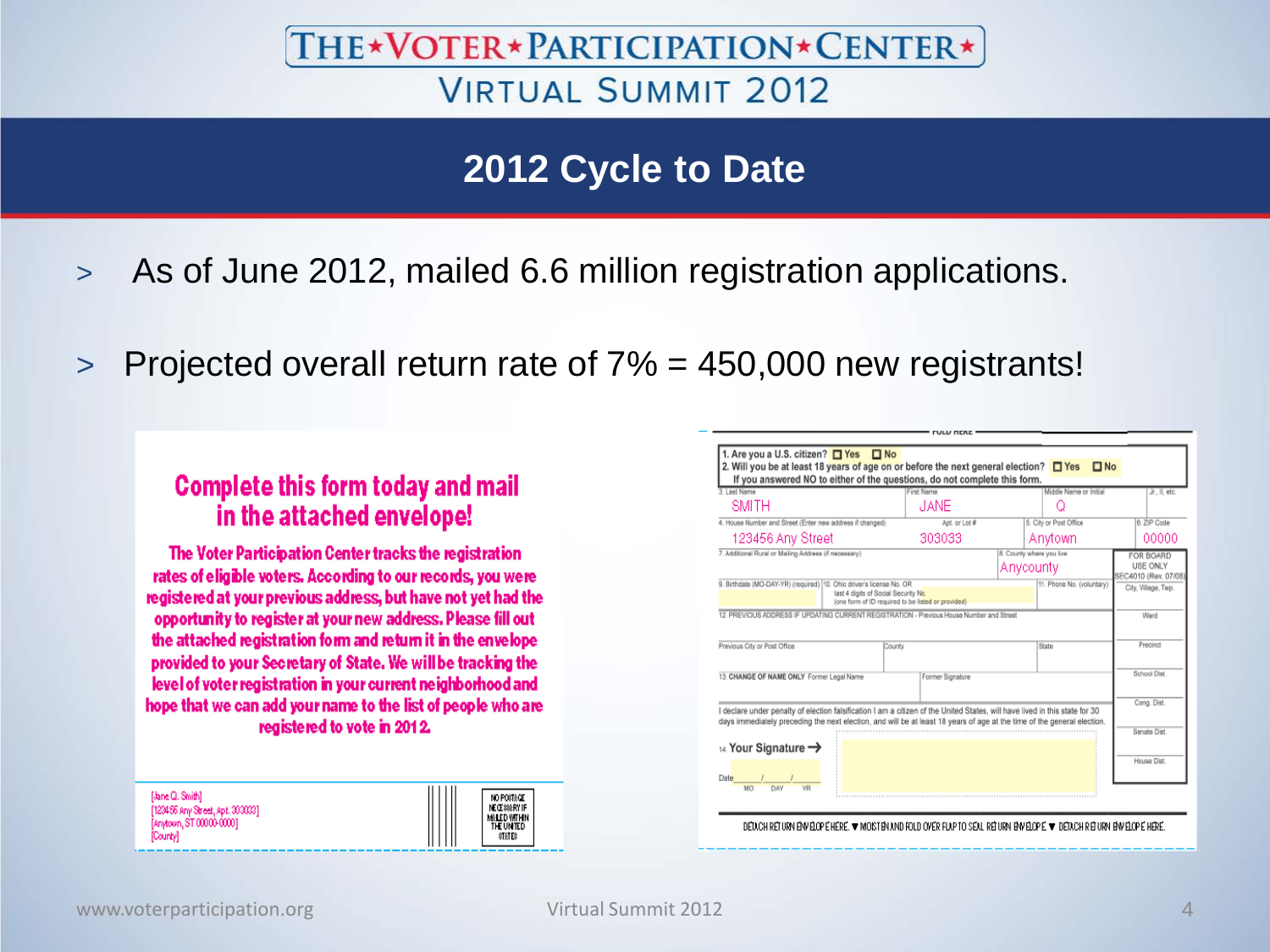### **Vote By Mail: Maximum Effectiveness in Presidential Year**

- > Applications requesting a mail ballot sent to RAE targets in "no excuse" absentee voting states.
- > VBM highly cost-effective at increasing net additional votes.

> Convenience key.